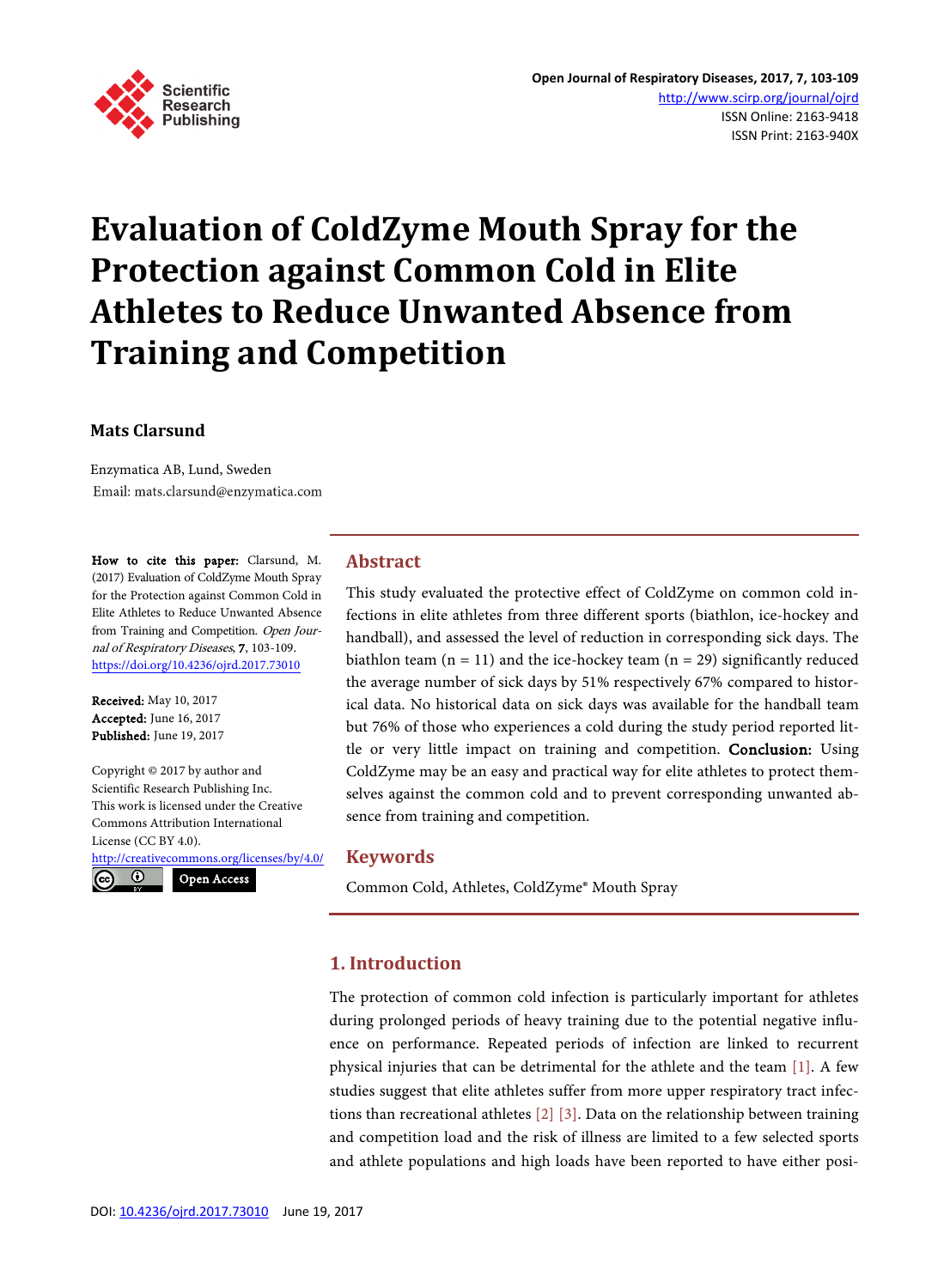tive or negative influences on risk of illness in athletes [\[1\]](#page-5-0) [\[4\].](#page-5-3) There is a wellestablished association between prolonged hard exercise and suppressed immune function resulting in transient depression of white blood cell functions [\[4\].](#page-5-3)  It is suggested that such changes create an "open window" of decreased host protection, during which viruses can gain a foothold, increasing the risk of developing an infection [\[5\].](#page-5-4) According to Gleeson [\[6\]](#page-5-5) the post-exercise immune function decrease is most pronounced when the exercise is continuous, prolonged (>1.5 h), of moderate to high intensity (55% - 75% of aerobic capacity) and performed without food intake. Upper respiratory tract infections such as common cold is one of the main reason for missed training among UK elite athletes in 30 different Olympic sports and common cold has been reported to be the most common medical condition affecting athletes at both the summer and winter Olympic Games [\[7\].](#page-6-0) According to the International Olympic Committee consensus statement on load in sport and risk of illness it is estimated that about 50% of all acute illness in athletes during competitions and tournaments affect the respiratory tract [\[1\].](#page-5-0) In conclusion, the specific conditions for elite athletes, such as hard exercise and travelling, are conducive for being infected by common cold viruses [\[3\]](#page-5-2) [\[8\].](#page-6-1)

A wide range of cold remedies is sold on prescription and over-the-counter, but systematic reviews conclude that there is still no reliable prevention or cure available, and the potential serious side effects of popular pharmacologically acting products also should be considered [\[9\].](#page-6-2) A few studies suggest that probiotic intake can enhance resistance to upper respiratory tract infections in athletes and e.g. reference [\[10\]](#page-6-3) found that endurance athletes on a probiotic reported less than half the number of days of respiratory symptoms compared to those on placebo.

Epithelial cell layers in oral and nasal cavities form a physical and innate immune barrier against bacteria and viruses [\[11\].](#page-6-4) Yet, viruses can infect the mucosal cells in this area resulting in cold symptoms. To prevent infection, the natural barrier can be strengthened by depositing a barrier to the oropharyngeal mucous membrane. ColdZyme® Mouth Spray (Coldzyme) is a medical device against common cold. It is designed to deposit a viscous solution containing primarily glycerol and trypsin to the mouth/throat, thereby, reducing the probability of catching a cold and to help shorten duration of a cold by forming a thin protective barrier on the oropharyngeal mucous membrane. ColdZyme was shown to be efficacious in a clinical study, in which the viral load decreased significantly ( $p = 0.02$ ) and the number of days for one episode with common cold symptoms was reduced from 6.5 to 3 days, in comparison to placebo [\[12\].](#page-6-5)

The objective in this study was to evaluate whether ColdZyme® Mouth Spray (Enzymatica AB, Lund, Sweden) could be used by elite athletes to protect themselves against the common cold and corresponding unwanted absence from training and competition. This is the first report of this kind in the literature.

## **2. Methods**

ColdZyme is a mouth spray containing a solution based on glycerol, buffer, a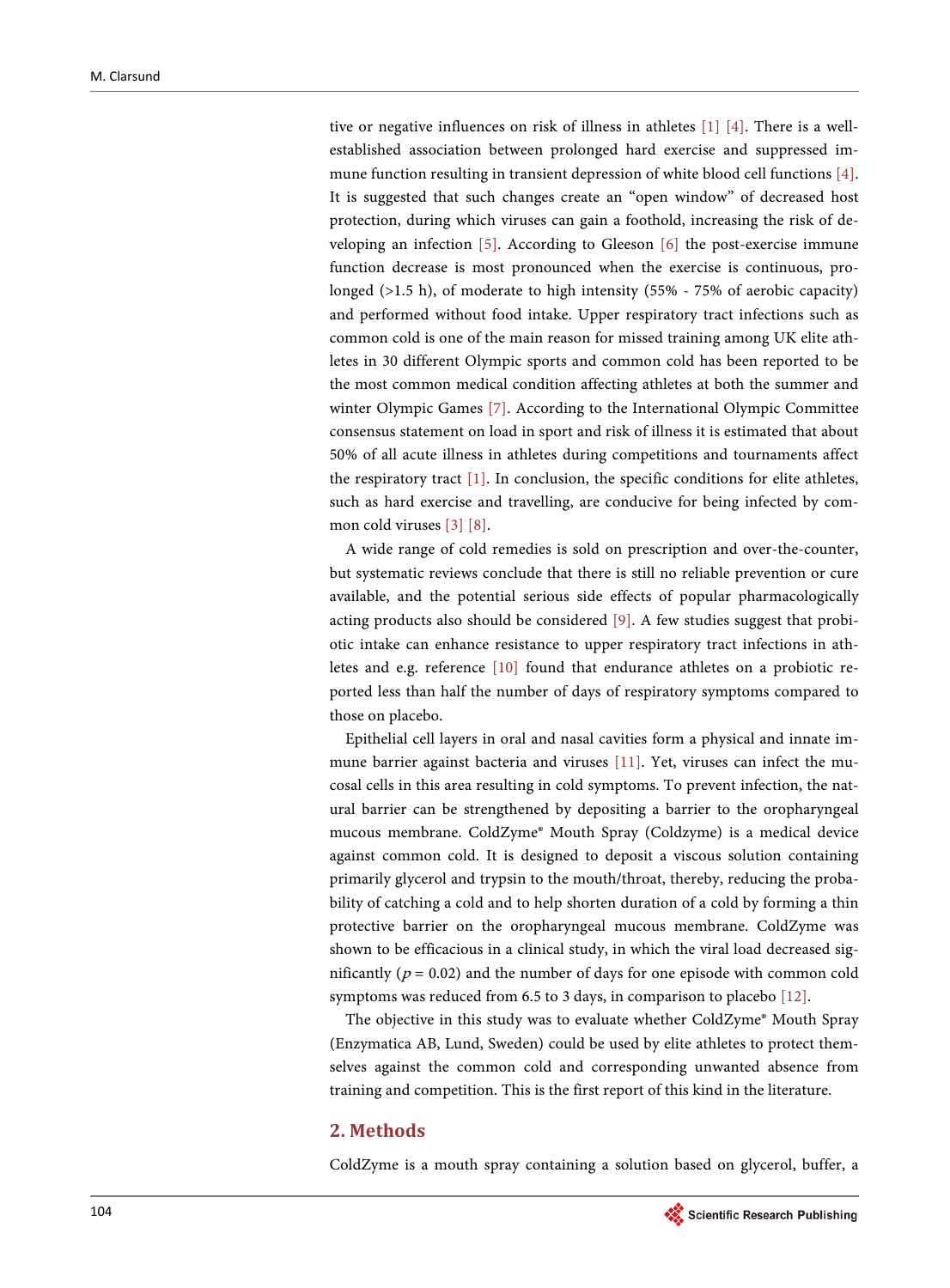flavouring agent and a psychrophilic cod trypsin. Three prospective, open-label, observational product evaluation studies by three elite athlete teams were conducted during the cold season (August to March) in Sweden from 2009 to 2014 to evaluate the effect of ColdZyme to reduce number of sick-days (primary outcome parameter). A biathlon team  $(n = 11)$  competing on national and international level used ColdZyme during three months (January 2012 to March 2012). An ice-hockey team  $(n = 29)$  in the second-highest league in Sweden used ColdZyme during 12 months from August 2010 to March 2011 and from August 2011 to December 2011 and finally, a handball team  $(n = 20)$  playing in the highest league in Sweden used ColdZyme during 6 months from September 2013 to February 2014. The ice-hockey team consisted of different players between the seasons and the average number of players in the team was 29. No power calculation to determine sample sizes were done. All athletes in each team were included in each study and no other selection criteria were used. According to the local ethics committee, a formal approval from the committee is not necessary for these product evaluation studies. The studies were designed to be as real-life as possible i.e. the instructions how to use ColdZyme were therefore identical to the instructions for use in the insert to the product. For prevention, it is recommended to spray one dose every second hour when believed being exposed to cold virus e.g. when travelling to competitions and to obtain shortening of the duration of a cold it is recommended to start to spray one dose every second hour as soon as possible after noticing symptoms of a cold and continue until the symptoms are relieved. Compliance in terms of number of doses taken was not recorded or controlled. To reduce potential bias, reported sick-days (i.e. absence from training and competition) were used to evaluate the effect of Cold-Zyme instead of using subjective symptoms related to common cold. All athletes in the biathlon team answered a quality of life questionnaire after the study period. The questionnaire contained the following questions: 1) How did you experience your quality of life when you used ColdZyme compared to previous seasons (Much better, Better, Same, Worse, Much worse); 2) If you had a cold how did you experience the cold(s) in this study compared with previous colds (Much milder, Milder, Same, Worse, Much worse). Those handball players who experienced a cold were also asked to fill in an evaluation form containing quality of life questions after the study period. This questionnaire contained the following questions: 1) If you had a cold how did you experience the cold(s) in this study compared with previous colds (Much milder, Milder, A little milder, Same, A bit worse, Worse, Much worse); 2) How did the cold affect your ability to work, perform at peak levels, sleep, live your ordinary life (Not at all, Very little, Little, Some, A lot). No questionnaire was given to the ice-hockey team. A procedure for reporting adverse events for all athletes was established. Participation in the studies was voluntary and athletes were free to withdraw their consent at any time.

All distribution of product, collection of questionnaire and documentation of sick days, absence from training and competition were done by each team coach. Historical data for the biathlon team were taken from each athletes training di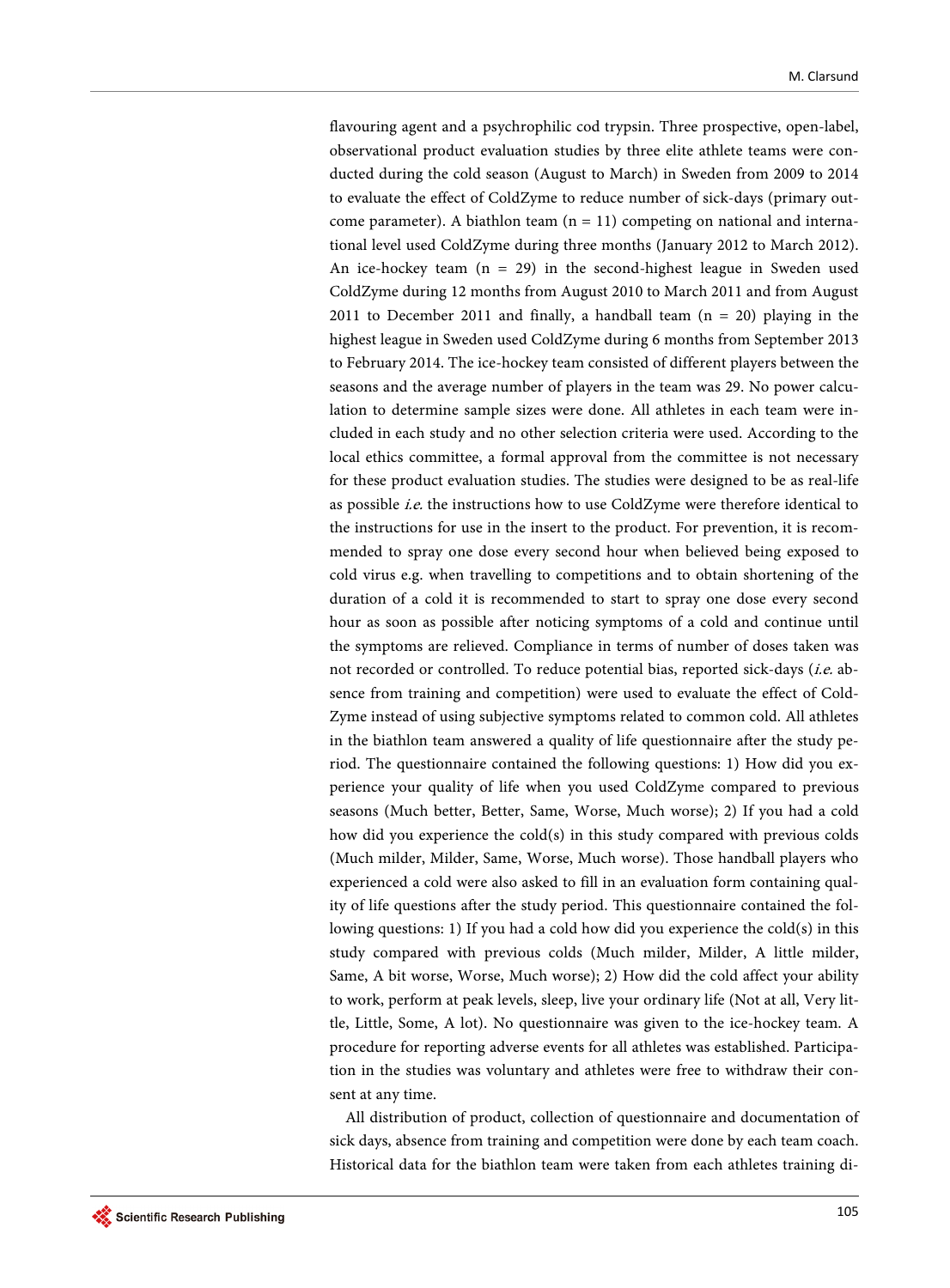ary. Statistical hypothesis for the analysis of average number of sick days in the biathlon team were analyzed using paired, two-tailed Student's t test with a significance level of 5% and the average number of sick days per month in the ice-hockey team were analyzed using unpaired, two tailed Student's t test with a significance level of 5%.

#### **3. Findings**

In total, 57 male athletes and 3 female athletes (all in the biathlon team) were included and all completed their respectively study without any reported adverse events. The average number of absence days decreased significantly for the biathlon and ice-hockey team when using ColdZyme compared to a corresponding control period [\(Table 1\)](#page-3-0). The average number of common cold related sick days decreased from 7.0 to 3.5 days for the biathlon athletes ( $p = 0.04$ ), Table 1, corresponding to a decrease in average number of sick days from 2.4 to 1.2 days per month. The ice-hockey team evaluated ColdZyme during 1.5 seasons i.e. during 12 months and compared number of sick days to a period of 9 months when not using ColdZyme. In total 45 sick days (0.17 days per athlete and month) were registered for the control period and 20 sick days (0.057 days per athlete and month) for the ColdZyme period. The average number of sick days per month decreased by 67% (from 0.17 to 0.057,  $p = 0.02$ ), [Table 1.](#page-3-0)

The biathlon athletes had complete training diaries for several previous winter seasons and the average numbers of registered sick days due to common cold for all subjects during January to March are shown in [Figure 1.](#page-4-0) It is evident that some athletes are more prone to become ill. For the historical (control) periods when not using ColdZyme, subject #1 had on average 17 sick days and subject #9 had 10 days compared to subject #10 who had zero days. Subject #1 and #9 reduced their number of sick days and corresponding absence from training and competition by 70 respective 81 percent when using ColdZyme. No effect was observed among those subjects who historically reported few sick days (*i.e.*  $\leq$ 2 sick days). All biathlon athletes also completed a quality of life assessment questionnaire and to the question "How did you experience the cold(s) in this study compared with previous colds?", 9 out of 11 athletes reported the cold to be milder or much milder than previous colds. To the question "How did you experience your quality of life when you used ColdZyme compared to previous seasons?", 9 of 11 athletes reported that they had felt better or much better the last season compared to earlier seasons.

<span id="page-3-0"></span>Table 1. Missed training and competition days due to common cold.

| Athlete team            | Measure                                     | Control   | ColdZyme  | Difference<br>(%) | $\boldsymbol{p}$  |
|-------------------------|---------------------------------------------|-----------|-----------|-------------------|-------------------|
| Biathlon $(n = 11)$     | Average sick days per<br>period (per month) | 7.0(2.35) | 3.5(1.15) | $-51$             | $0.04^a$          |
| Ice-hockey ( $n = 29$ ) | Average sick days per month                 | 0.17      | 0.06      | $-67$             | 0.02 <sup>b</sup> |
| Handball $(n = 20)$     | Average sick days per month                 | ۰         | 0.12      | ٠                 |                   |

<sup>a</sup>Students t-test, two sided, paired; <sup>b</sup>Students t-test, two sided, unpaired.

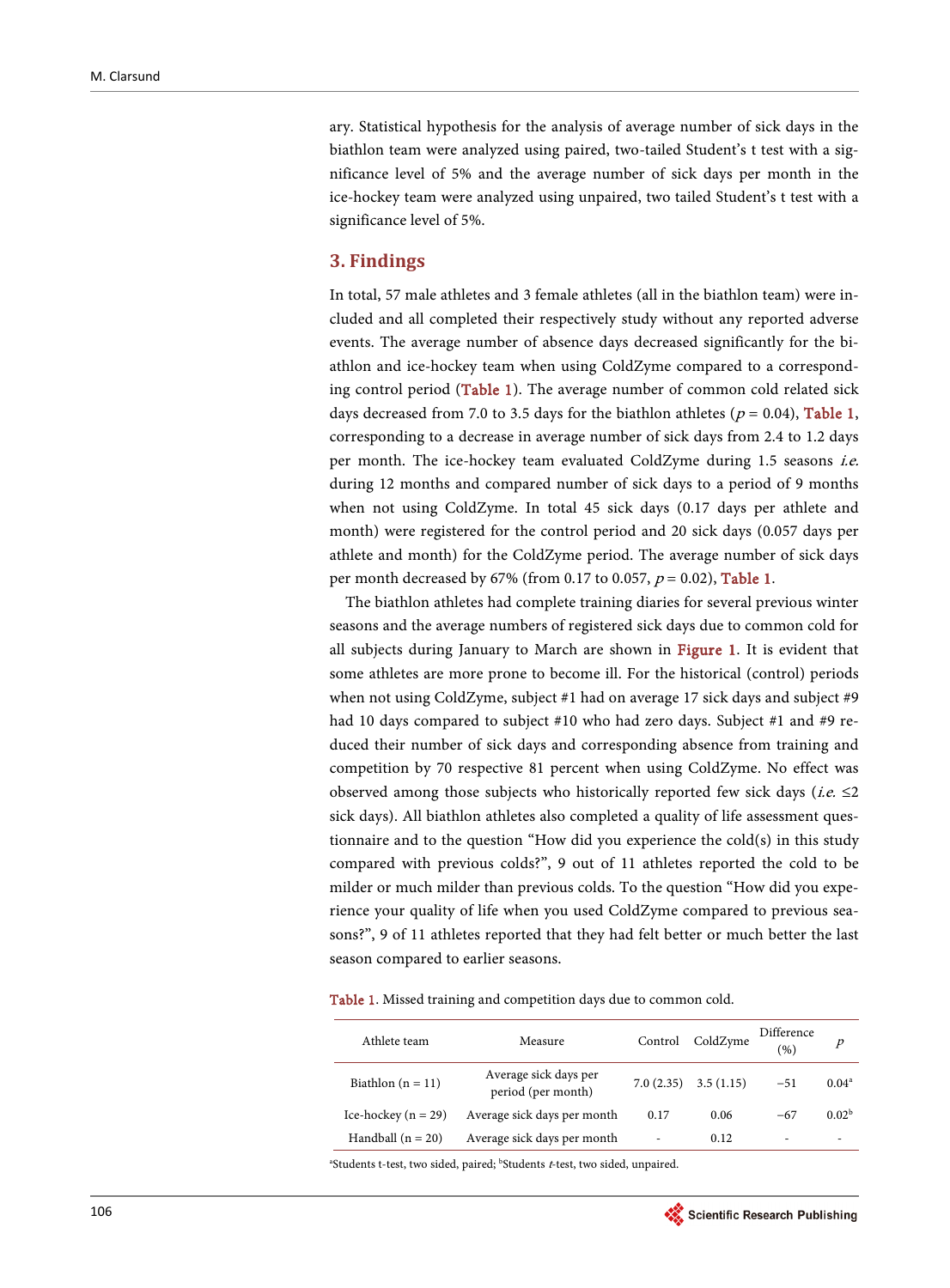<span id="page-4-0"></span>

Figure 1. Training diary registered sick days due to common cold for each athlete in the biathlon team from January to March for the control period (average based on reported sick days for year 2009, 2010 and 2011) compared to the period when using ColdZyme (January to March, 2012).

The handball athletes reported on average 0.12 sick days per month when using ColdZyme, and those handball athletes who experience a cold  $(n = 8)$  completed a questionnaire about quality of life like aspects. To the question "How did you experience the cold(s) in this study compared with previous colds?", 75% reported the cold to be milder than previous colds and 25% reported it to be similar. To the question "How did the cold affect your ability to compete/train, perform at peak level, sleep and live your ordinary life, 76% reported little or very little impact and 24% reported some impact.

## **4. Discussion**

These studies show that use of ColdZyme by elite athletes can significantly reduce absence from training and competition caused by common cold infections. Athletes might have an increased risk of being infected during the post-exercise immune function depression after prolonged training. There are several recommended guidelines for athletes how to limit the risk of infection and to limit transmission of infections among athletes, which is of importance for team athletes. General recommendations are e.g. to avoid crowded areas, infected persons, to isolate infected team member, get adequate sleep, nutrition [\[7\].](#page-6-0)

The reduction in sick days due to common cold and corresponding reduction in absence from training by >50% for the athletes in this study reflects previous findings from a double-blind, placebo-controlled study, where subjects treated with ColdZyme displayed significantly decreased viral load and fewer days with common cold symptoms [\[12\].](#page-6-5) The susceptibility to infection seems to be individual. Biathlon athletes who historically had less than 2 sick days during January to March do not seem to be easily infected by common cold virus or to develop enough symptoms upon an infection rendering them to miss training or competition. However, those individuals that historically reported more than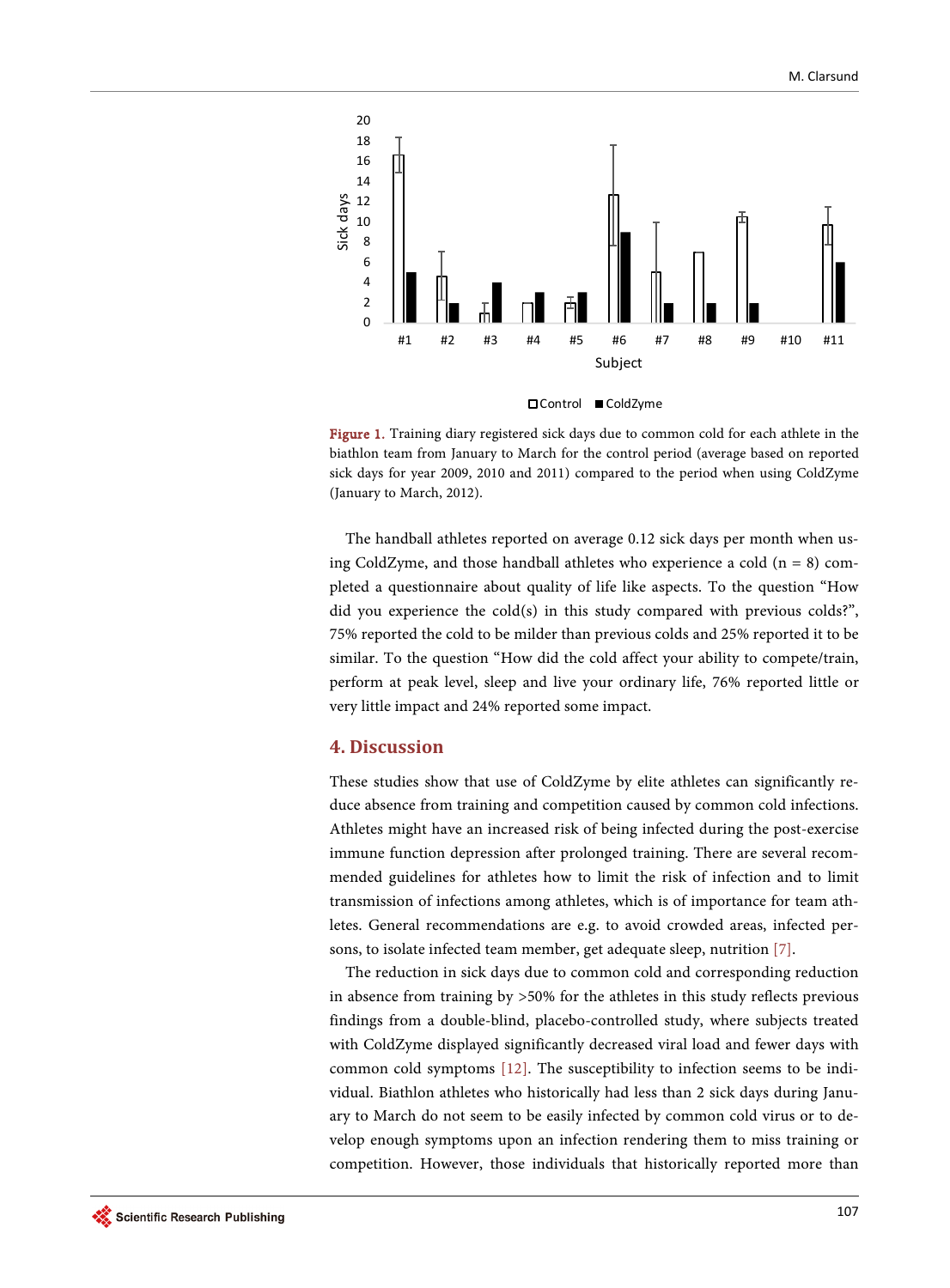two sick days seemed to benefit more from using ColdZyme [\(Figure 1\)](#page-4-0). Only two handball players missed one match each due to common cold during the 6-month study period. No comparison to previous season was done, however according to the coach a substantially lower absence due to common cold was observed when using ColdZyme (personal communication).

These observational studies allow the assessment of benefit in real-life settings, but due to the open label un-blinded design without placebo, no assessment of compliance, they are more exposed to bias and the results should therefore be considered as preliminary. Coldzyme is a medical device against common cold. It is designed to deposit a viscous solution containing primarily glycerol and trypsin to the mouth/throat to reduce the probability of catching a cold and to help shorten duration of a cold. The outcome parameter used in this study, reduction in sick days, does not evaluate the direct effect of ColdZyme on common cold symptoms per se but the consequences of having a cold *i.e.* sick days and missed training/competition days.

In summary, the presented data validates the practical everyday use of Cold-Zyme in reducing the probability of infection or helping to shorten disease duration, if used at an early stage, of a naturally acquired common cold among elite athletes.

# **5. Conclusion**

These prospective, open-label, observational product evaluation studies by elite athlete teams show that use of ColdZyme against common cold reduced number of sick days by >50%. Using ColdZyme may be an easy and practical way for elite athletes to protect themselves against the common cold and to prevent corresponding unwanted absence from training and competition.

## **References**

- <span id="page-5-0"></span>[1] Schwellnus, M., Soligard, T., Alonso, J.M., Bahr, R., Clarsen, B., Dijkstra, H.P., Gabbett, T.J., Gleeson, M., Hägglund, M., Hutchinson, M.R. and van Rensburg, C.J. (2016) How Much Is Too Much? (Part 2) International Olympic Committee Consensus Statement on Load in Sport and Risk of Illness. British Journal of Sports Medicine, 50, 1043-105[2.https://doi.org/10.1136/bjsports-2016-096572](https://doi.org/10.1136/bjsports-2016-096572)
- <span id="page-5-1"></span>[2] Spence, L., Brown, W.J., Pyne, D.B., Nissen, M.D., Sloots, T.P., McCormack, J.G., Locke, A.S. and Fricker, P.A. (2007) Incidence, Etiology, and Symptomatology of Upper Respiratory Illness in Elite Athletes. Medicine and Science in Sports and Exercise, 39, 577.<https://doi.org/10.1249/mss.0b013e31802e851a>
- <span id="page-5-2"></span>[3] Gleeson, M. and Pyne, D.B. (2016) Respiratory Inflammation and Infections in High-Performance Athletes. Immunology and Cell Biology, 94, 124-131. <https://doi.org/10.1038/icb.2015.100>
- <span id="page-5-3"></span>[4] Walsh, N.P. and Oliver, S.J. (2016) Exercise, Immune Function and Respiratory Infection: An Update on the Influence of Training and Environmental Stress. Immunology and Cell Biology, 94, 132-139. <https://doi.org/10.1038/icb.2015.99>
- <span id="page-5-4"></span>[5] Nieman, D.C. (1994) Exercise, Infection, and Immunity. International Journal of Sports Medicine, 15, 131-141. <https://doi.org/10.1055/s-2007-1021128>
- <span id="page-5-5"></span>[6] Gleeson, M. (2007) Immune Function in Sport and Exercise. Journal of Applied